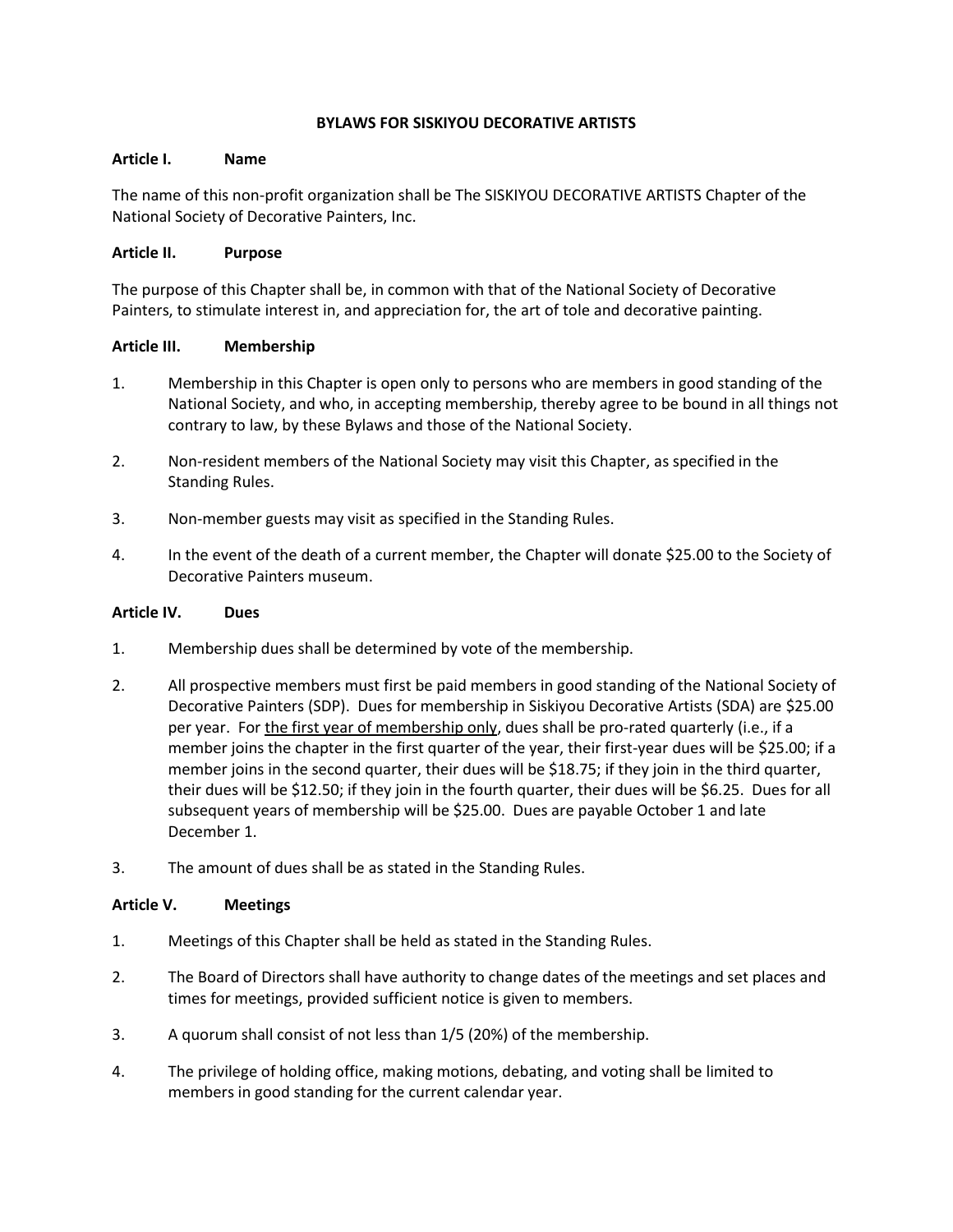5. Neither voting by mail nor proxy is permitted.

# **Article VI. Elected Officers**

- 1. The elected officers of this Chapter shall be President, First Vice President, Second Vice President, Secretary, and Treasurer.
- 2. The term of office shall be one year. Officers may hold the same office for no more than three (3) consecutive terms.
- 3. Duties of the officers shall be as follows:
	- a. The President shall preside at meetings of the Chapter and meetings of the Board of Directors; shall be a member ex-officio of all committees, with the exception of the nominating committee; and shall perform such other duties as usually pertain to the office. The President shall be responsible to see that all required reports and correspondence are sent to the National Office.
	- b. The First Vice President shall preside in the absence of the President; shall assist the President; and shall serve as Coordinator of Programs.
	- c. The Second Vice President shall serve as Coordinator of Membership.
	- d. The Secretary shall record minutes of all meetings of the Chapter and the Board of Directors. These minutes shall be kept in books which are the property of the Chapter and shall be a complete and clear record of activities.
	- e. The Treasurer shall receive all monies of the Chapter, shall keep an accurate record of receipts and expenditures and pay all bills, present a statement of account at every meeting of the Chapter and when requested by the Board of Directors, and shall prepare a complete report at the end of the calendar year. The Treasurer shall provide a copy of the report to the President to be sent to the National Office with the Annual Report.

## **Article VII. Appointed Officers**

- 1. Appointed officers of the Chapter may be appointed for special duties as deemed necessary by the President and with the approval of the Board of Directors.
	- a. The President shall appoint, with the approval of the elected officers, the Newsletter Editor, Ways and Means Chairperson, and Website Chairperson all of whom shall serve on the Board of Directors with voting privileges.
	- b. The term of office shall be one year.
	- c. The number of appointed officers with voting privileges shall not exceed the number of elected officers.

## **Article VIII. Board of Directors**

1. The Board of Directors shall consist of the elected officers, Newsletter Editor, Ways and Means Chairperson, and Website Chairperson.